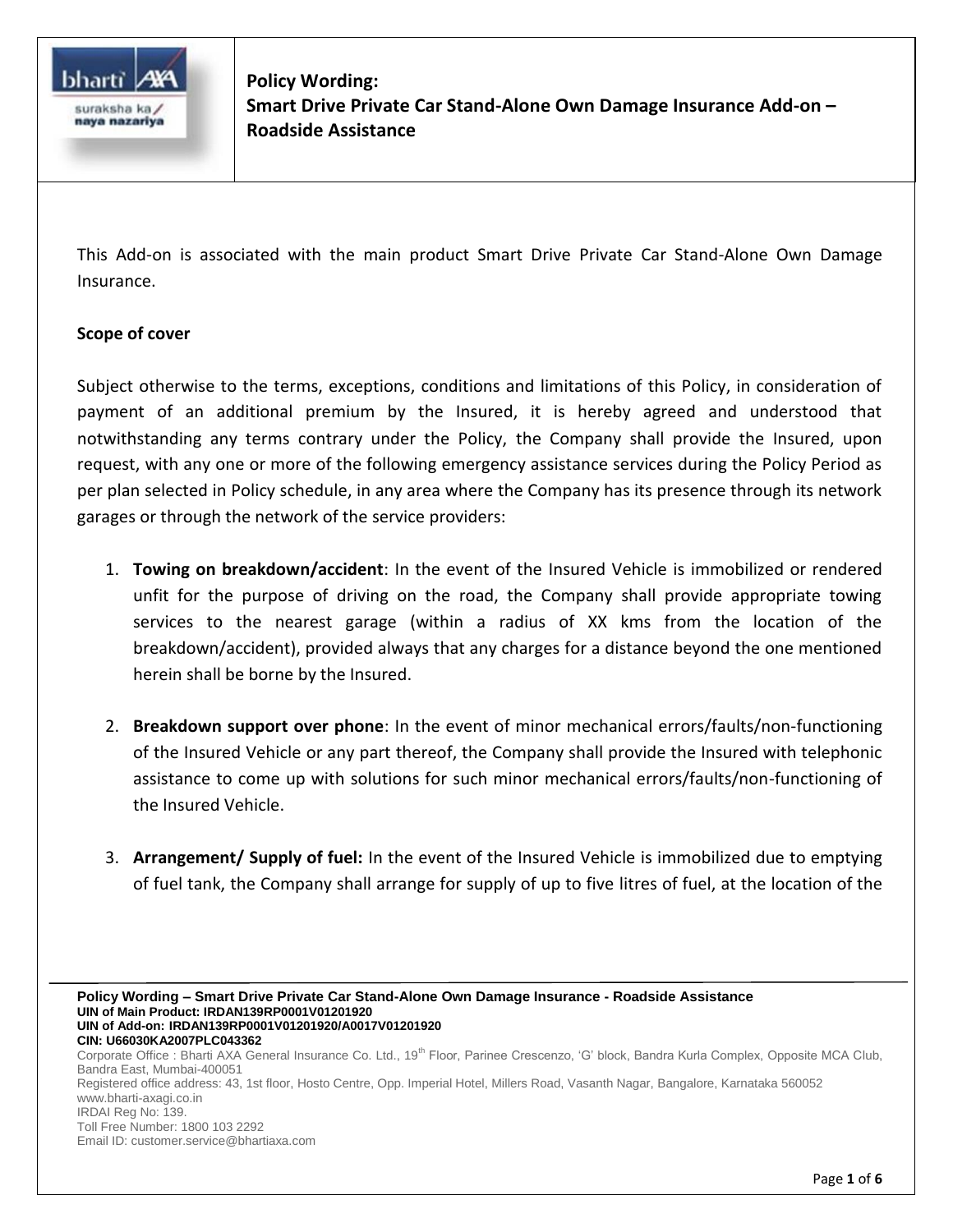

breakdown. Provided always that all labour costs and conveyance costs shall be borne by the Company and all expenses on fuel shall be borne by the Insured.

- 4. **Emptying of fuel tank:** In the event of the fuel tank of the Insured Vehicle is filled with a wrong type of fuel, the Company shall arrange for emptying of fuel tank with the help of appropriate technicians and if required, arrange for towing the Insured Vehicle to nearest garage for the purpose of emptying the fuel tank.
- 5. **Arrangement of keys:** In the event of the Insured losing the keys of the Insured Vehicle, the Company shall arrange for pickup and delivery of the spare keys of the Insured Vehicle to the place where the Insured Vehicle is located. Alternatively, the Company shall provide the service of unlocking the Insured Vehicle with the help of vehicle technicians at the location of the Insured Vehicle. Provided always that all labour and conveyance costs shall be borne by the Company and the Insured shall be required to submit an identity proof to prove his ownership of the Insured Vehicle, before availing such service. Provided always that this service shall be provided only within a range of XX kms from the location where the loss has occurred.
- 6. **Battery jump start:** In the event of the Insured Vehicle is immobilized due to a run-down battery, the Company shall arrange for a vehicle technician to jump start the Insured Vehicle with appropriate means. Provided always that any cost of charging/replacement of battery shall be borne by the Insured and all labour and conveyance costs, towards battery jump start assistance, shall be borne by the Company.
- 7. **Message Relay:** In the event of the Insured Vehicle getting immobilized as a result of an accident and/or breakdown, the Company shall arrange to send urgent message to the specified persons, as requested by the Insured, through available means of communication.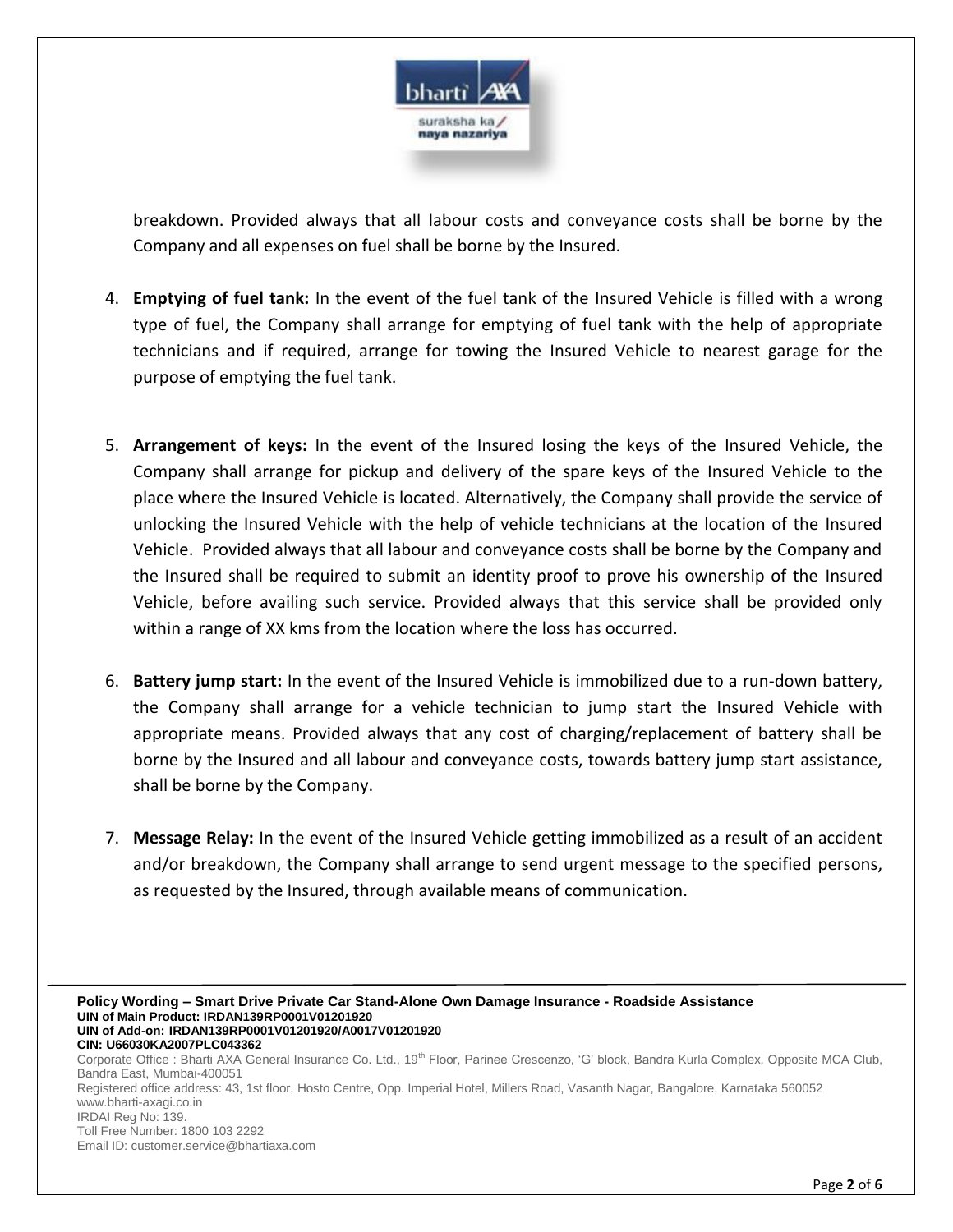

- 8. **Flat Tyre:** In the event of the Insured Vehicle is immobilized due to a flat tyre, the Company shall assist the Insured by:
	- a. Organizing for a vehicle technician to replace the flat tyre with the spare stepney tyre of the vehicle at the location of breakdown Or
	- b. In the event of repairs not is possible at the place of breakdown, arrange to take the flat tyre to the nearest place of repair and delivering the tyre back to the place of breakdown and attaching it to the Insured Vehicle.

Provided always that any expenses on material/spare parts and any other incidental costs, if required while carrying out the repairs, shall be borne by the Insured and the expenses on labour cost and conveyance cost, in relation to point (a) and (b) above, shall be borne by the Company.

- 9. **Minor Repairs:** In the event of the Insured Vehicle is immobilized due to a minor mechanical/electrical fault, the Company shall assist the Insured by sending a vehicle technician to the location of breakdown to carry out the Minor Repairs. Provided always that
	- a. The expenses on labour cost and conveyance cost shall be borne by the Company
	- b. Minor Repairs, for the purpose of this Add-on, shall be defined as repairs which can be carried out at the location of breakdown/accident, requiring no spares and less than 45 minutes of labour time.
- 10. **Arrangement of rental vehicle:** In the event of the Insured Vehicle is immobilized due to a breakdown/accident, the Company shall facilitate arrangement for alternative mode of conveyance, from the place of breakdown /accident, to the destination, as desired by the Insured at the time of breakdown/accident. The Company shall intimate the Insured of all charges payable to the rental vehicle and all such charges shall be borne by the Insurer up to XX kms.
- 11. **Arrangement of Accommodation:** In the event of the Insured Vehicle is immobilized due to a breakdown/accident, the Company shall facilitate arrangement for hotel accommodation in a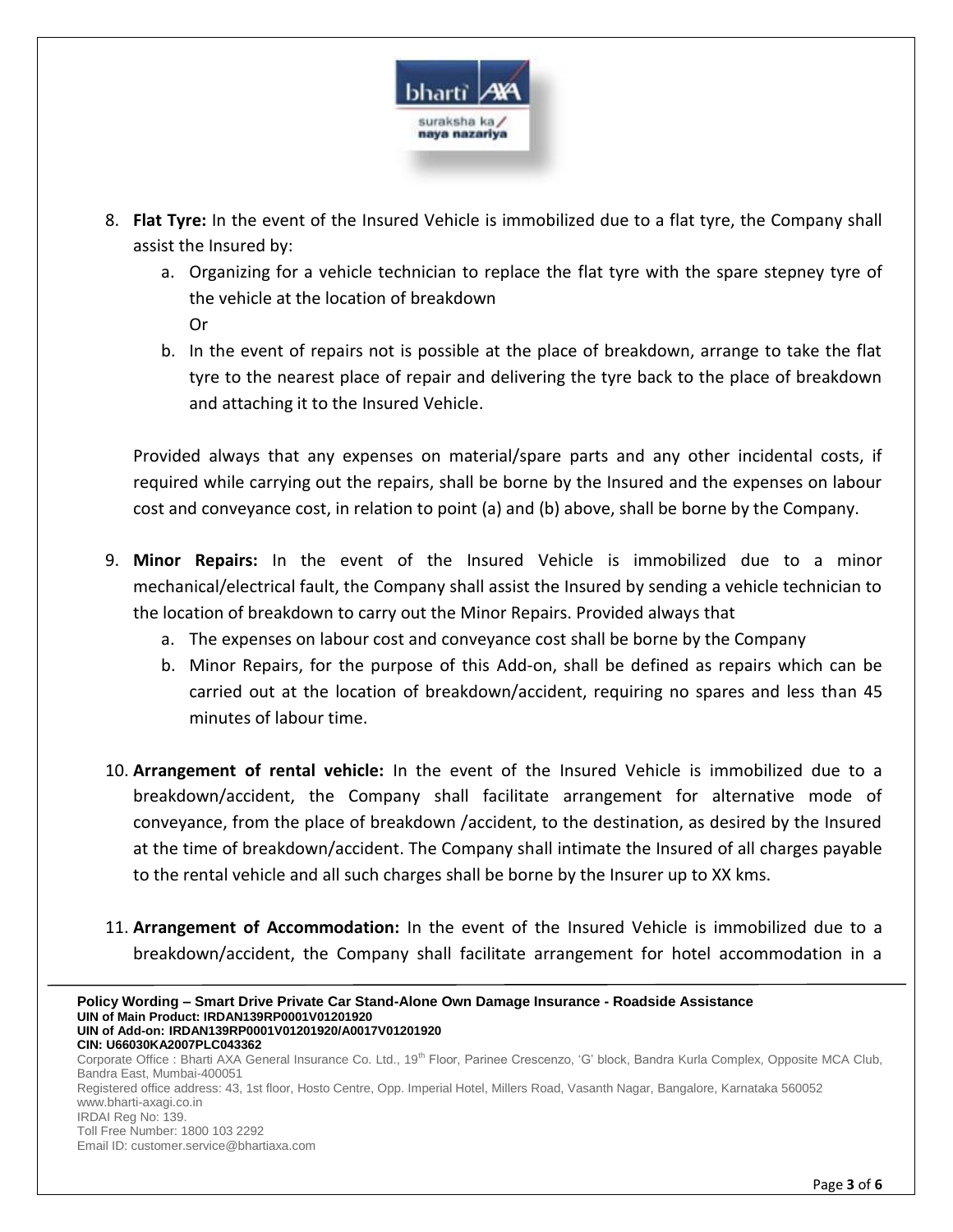

place near the place of breakdown /accident. The Company shall intimate the Insured of all charges payable for such accommodation and all such charges shall be borne by the Insured.

- 12. **Referring a Legal Advisor:** In the event of an accident involving the Insured Vehicle as a result of which the Insured requires the services of a legal advisor, the Company shall arrange for the Insured the telephonic contact details of an appropriate legal advisor belonging to an area as requested by the Insured. Provided always that:
	- a. The breakdown/accident has taken place at least XX kms away from the Insured's place of residence, as per the address declared by the Insured at the time of Policy issuance
	- b. The Company shall intimate the Insured of all charges payable for the services of such legal advisor and all such charges shall be borne by the Insured.
- 13. **Referring a Hospital**: In the event of an accident involving the Insured Vehicle as a result of which the Insured and/or any of the travelling passengers requires medical care, the Company shall arrange for the Insured the telephonic contact details of an appropriate hospital near the location of accident. Provided always that the breakdown/accident has taken place at least XX kms away from the Insured's place of residence, as per the address declared by the Insured at the time of Policy issuance.
- 14. **Taxi Benefits:** In the event of the Insured Vehicle is immobilized due to an accident/ breakdown, the Company shall provide free travel of the occupants of the Insured Vehicles for XX number of occupants and up to a distance of XX kilometers. Provided always that:
	- a. The event has occurred XX kms away from the Insured's place of residence as declared by the Insured at the time of Policy issuance.
	- b. Any charges for a distance beyond the covered distance as stated above shall be borne by the Insured.
	- c. The cover under this Add-on shall remain restricted to cover the actual number of occupants of the Insured Vehicle or the maximum seating capacity of the Insured Vehicle, subject always to the maximum of XX number of occupants as mentioned above.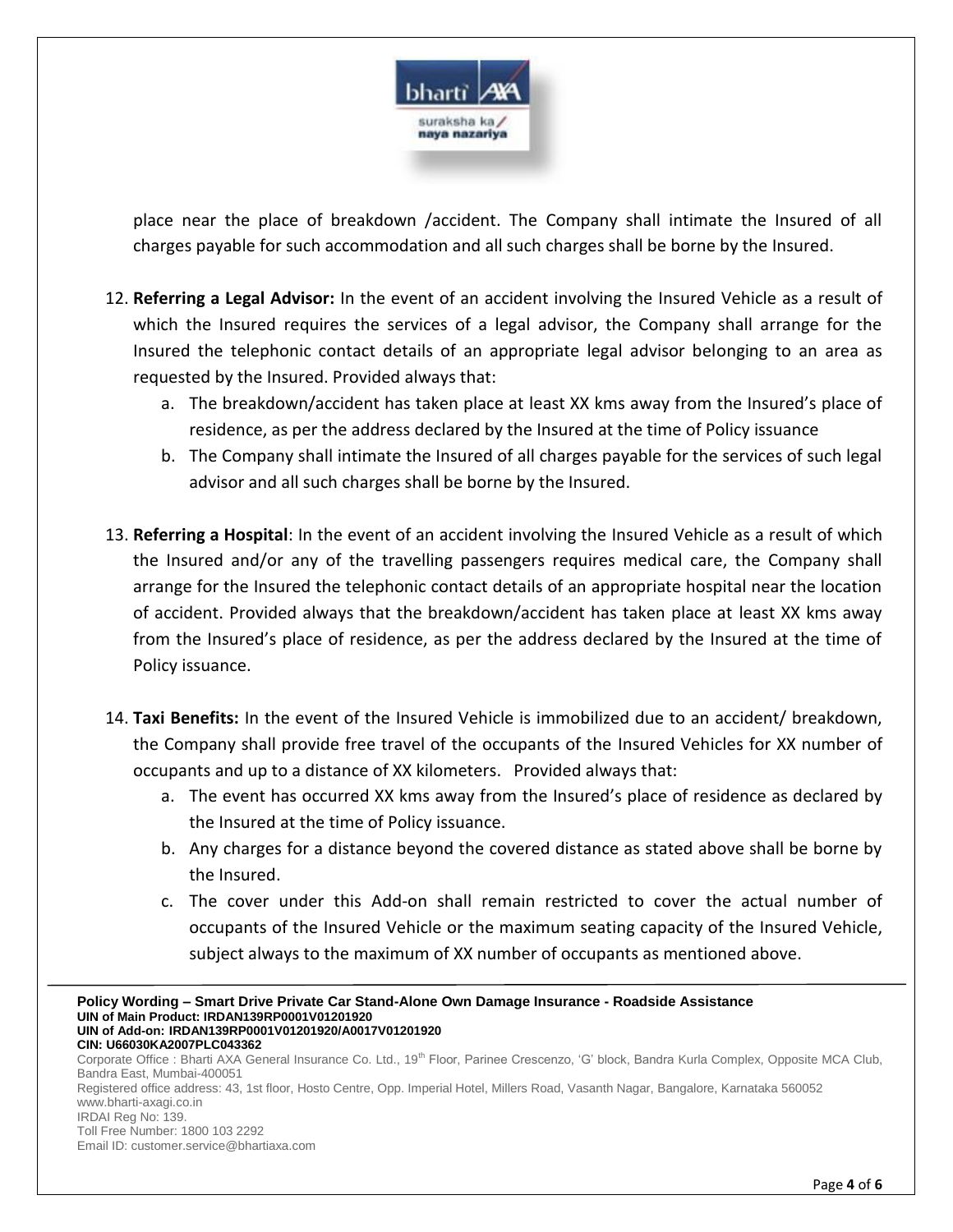

In the unlikely event of the Company is unable to arrange for this service, the Company may request the Insured to arrange for the taxi on his own and submit the bill for the pre – authorized amount for reimbursement to the Company.

- 15. **Accommodation Benefits:** In the event of the Insured Vehicle is immobilized due to an accident/ breakdown, the Company shall provide occupants of the Insured Vehicle with a hotel accommodation for one day, for a maximum of Rs. XX per individual, for X number of individuals. Provided always that:
	- a. The breakdown/accident has taken place at least 100 kms away from the Insured's place of residence, as declared by the Insured at the time of Policy issuance.
	- b. The required time of repair of the Insured Vehicle exceeds 12 hours from the time of the accident / breakdown.
	- c. The number of individuals seated in the Insured Vehicle is not more than the maximum seating capacity of the Insured Vehicle.

In the unlikely event of Company is unable to arrange for this service, the Company may request the Insured to arrange for accommodation on his own and submit the bill for the pre – authorized amount for reimbursement to the Company.

- 16. **Extraction or Removal of Vehicle:** In event of vehicle is stuck in a ditch/pit/valley, the arrangement to get the vehicle retrieved and towed to the nearest BAGICL authorized service centre at no cost to the Insured.
- 17. **Onward / Return Journey (Rail / Air Ticket):** In the event of the vehicle breakdown, occupants of the vehicle will be provided with the Train or Air Tickets for onward / return journey provided the event has occurred beyond 100 kilometers from city of Insured's residence and the time to repair the vehicle will exceed 12 hours from the time of reporting the incident. Arrangement for necessary economy class air / train tickets up to a maximum of Rs. XX per person for X persons.